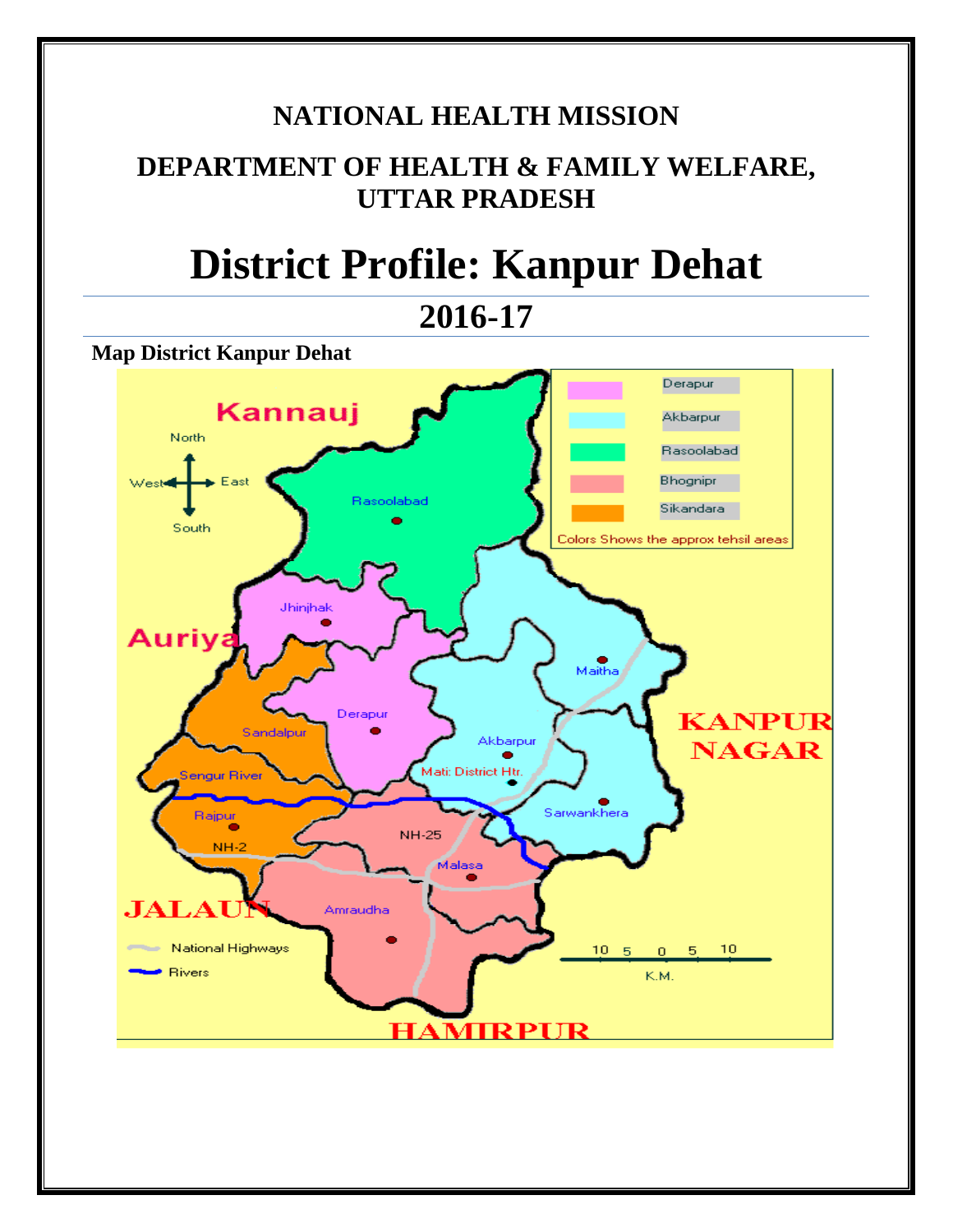# **District Profile:**

|                                                         | <b>Kanpur Dehat</b> | <b>Uttar Pradesh</b> |
|---------------------------------------------------------|---------------------|----------------------|
| Rural Population (In lakhs) (Census 2011)               | 1795092             | 1551.11              |
| Number of Districts (RHS 2014)                          |                     | 75                   |
| Number of Sub District (Tehsil/Taluka etc.) Census 2011 | 6                   | 312                  |
| Number of Villages (RHS 2014)                           | 1032                | 106704               |
| Number of District Hospitals (RHS 2014)                 | 1(DCH)              | 160                  |
| Number of Community Health Centres (RHS 2014)           | 6                   | 773                  |
| Number of Primary Health Centres (RHS 2014)             | 31                  | 3497                 |
| Number of Sub Centres (RHS 2014)                        | 223                 | 20521                |

# **Demographic Profile**

| <b>Indicator</b>                                   | <b>Kanpur Dehat</b> | <b>Uttar Pradesh</b> |
|----------------------------------------------------|---------------------|----------------------|
| Total Population (In Crore) (Census 2011)          | 1795092             | 19.96                |
| Decadal Growth (%) (Census 20011)                  | 14.82               | 20.09                |
| Crude Birth Rate (AHS 2012-13)                     | 19.7                | 27.2                 |
| Crude Death Rate (AHS 2012-13)                     | 8.8                 | 7.7                  |
| Natural Growth Rate (AHS 2012-13)                  | 10.9                | 19.5                 |
| Sex Ratio (Census 2011)                            | 862                 | 908                  |
| Child Sex Ratio (Census 2011)                      | 892                 | 899                  |
| Schedule Caste population (In Crore) (Census 2001) | 0.46                | 3.51                 |
| Schedule Tribe population (in crore) (Census 2001) | $\Omega$            | 0.011                |
| Total Literacy Rate (%) (Census 2011)              | 77.52               | 69.72                |
| Male Literacy Rate (%) (Census 2011)               | 85.27               | 79.24                |
| Female Literacy Rate (%) (Census 2011)             | 68.48               | 59.26                |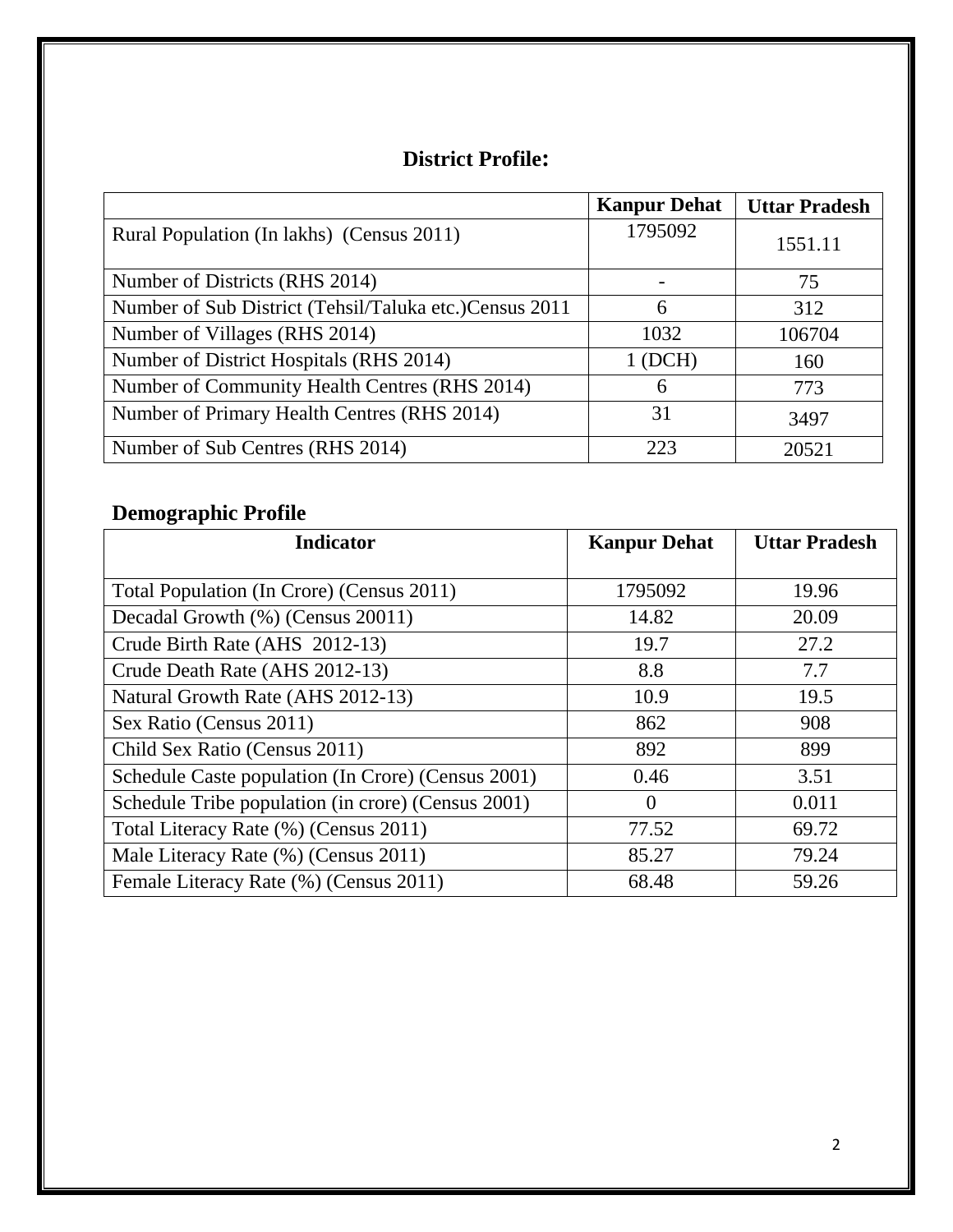| <b>Indicators</b>                |                                             | <b>Kanpur Dehat</b>      |        | % Decline<br><b>Uttar Pradesh</b> |                          | $\frac{6}{9}$<br><b>Decline</b><br>(MH) |
|----------------------------------|---------------------------------------------|--------------------------|--------|-----------------------------------|--------------------------|-----------------------------------------|
| <b>Infant Mortality Rate</b>     | 65<br>(AHS)<br>$2010-11$                    | 65<br>(SRS)<br>2014)     | $0\%$  | 71<br>$(SRS-2006)$                | 50<br>$(SRS-2014)$       | 29.57%                                  |
| Neo-Natal Mortality Rate         | 43<br>(AHS)<br>$2010-11$                    | 41<br>(AHS)<br>$2012-13$ | 4.65%  | 46<br>(SRS 2006)                  | 35<br>$(SRS-2014)$       | 23.91%                                  |
| <b>Maternal Mortality Ratio</b>  | 267<br>(AHS)<br>2010-11<br>(Kanpur<br>Div.) | 240<br>(AHS)<br>2012-13  | 10.11% | 440<br>(SRS 2004-<br>06)          | 285<br>(SRS 2011-<br>13) | 35.22%                                  |
| <b>Total Fertility Rate</b>      | 3.2<br>(AHS)<br>$2010-11$                   | 3.00                     | 6.25%  | 4.2<br>$(SRS-2006)$               | 3.1<br>(SRS 2014)        | 26.19%                                  |
| <b>Under-five Mortality Rate</b> | 97<br>(AHS)<br>$2010-11$                    | 94<br>(AHS)<br>$2012-13$ | 3.09%  | 91<br>(SRS 2008)                  | 64<br>(SRS 2013)         | 29.67 %                                 |

## **Status of Health Indicators**

# **Progress under Health Systems Strengthening**

| SI.            | <b>Activity</b>             | <b>Status</b>                                                                                                                                                                                                                             |
|----------------|-----------------------------|-------------------------------------------------------------------------------------------------------------------------------------------------------------------------------------------------------------------------------------------|
| N              |                             |                                                                                                                                                                                                                                           |
| $\bf{0}$       |                             |                                                                                                                                                                                                                                           |
| $\mathbf{1}$   | $24x7$ PHCs                 | Out of 31, only 5 PHCs are functioning on 24x7 basis.                                                                                                                                                                                     |
| $\overline{2}$ | Functioning<br>as FRUs      | Only 3 Facilities (1 DCH, and 2 other level CHC and others level)<br>are working as FRUs                                                                                                                                                  |
| 3              | <b>ASHAs</b><br>Selected    | 168 2 ASHAs have been engaged<br>$(.1682)$ have been trained in 1 <sup>st</sup> Module, and 1682 ASHAs are<br>trained upto $5th$ Module and 1196 ASHAs trained in Round-1 & 0<br>ASHAs trained in Round-2 of $6^{th}$ & $7^{th}$ Modules) |
| 4              | Contractual<br>appointments | Human Resource (HR) has been approved.<br>(Medical Officers (MBBS) -6 Specialist 6, AYUSH Mos/ 25<br>Physicians 0, SNs 33 ANMs 63, LTs 3 (Blood bank) Pharmacists,<br>19 (under RBSK)                                                     |
| 5              | Rogi Kalyan<br>Samiti       | 14 facilities (2 DCH, 12 CHCs) have been registered with RKS.                                                                                                                                                                             |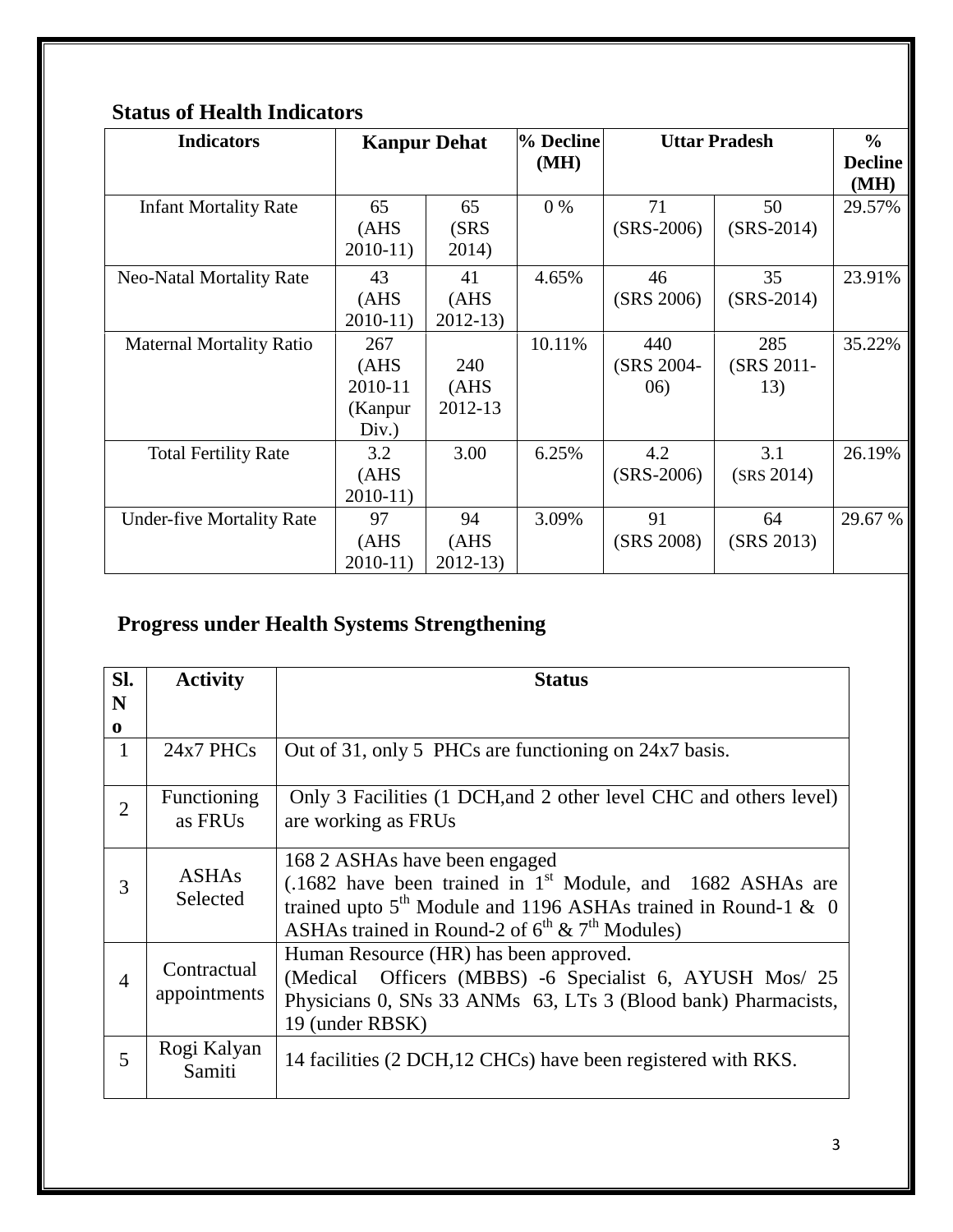| 6                                              | <b>VHSNCs</b>                    |                                                                                                |                                                       |                                                               |   |                         |           |  |  |  |
|------------------------------------------------|----------------------------------|------------------------------------------------------------------------------------------------|-------------------------------------------------------|---------------------------------------------------------------|---|-------------------------|-----------|--|--|--|
|                                                |                                  |                                                                                                | Out of 612.villages, 612 villages constituted VHSNCs. |                                                               |   |                         |           |  |  |  |
| $\overline{7}$                                 | <b>DLVMCs</b>                    |                                                                                                | Completion of 0 DLVMC has been reported.              |                                                               |   |                         |           |  |  |  |
| 8                                              | <b>VHNDs</b>                     |                                                                                                |                                                       | 21410 VHNDs were held during 2015-16.                         |   |                         |           |  |  |  |
| 9                                              | <b>ERS</b>                       |                                                                                                |                                                       | 28 (102-Type) & 17. (108-Type) are operational.               |   |                         |           |  |  |  |
| 10                                             | <b>MMU</b>                       | to the District.                                                                               |                                                       | An approval of none Mobile Medical Units (MMU) has been given |   |                         |           |  |  |  |
| 11                                             | Ambulance                        | An approval of 45 (102 type $28 \& 108$ type 17) ambulances has<br>been given to the District. |                                                       |                                                               |   |                         |           |  |  |  |
| Facilit                                        |                                  |                                                                                                |                                                       | <b>New Construction</b>                                       |   | Renovation/Up gradation |           |  |  |  |
|                                                |                                  | y                                                                                              | Sanctione                                             |                                                               |   | Sanctione               |           |  |  |  |
|                                                |                                  |                                                                                                | d                                                     | Completed                                                     | d |                         | Completed |  |  |  |
|                                                |                                  |                                                                                                | $\overline{4}$                                        | $\theta$                                                      |   |                         |           |  |  |  |
|                                                | Infrastructure                   | <b>MCH</b>                                                                                     |                                                       | (Construction                                                 |   |                         |           |  |  |  |
| 12                                             | Strengthenin                     | Wing                                                                                           |                                                       | <b>Under Process)</b>                                         |   |                         |           |  |  |  |
|                                                | g                                | S.                                                                                             | 10                                                    | 8                                                             |   |                         |           |  |  |  |
|                                                |                                  | Center<br><b>ICU</b>                                                                           | $\mathbf{1}$                                          | Construction                                                  |   |                         |           |  |  |  |
|                                                |                                  | Ward                                                                                           |                                                       | <b>Under Process)</b>                                         |   |                         |           |  |  |  |
|                                                |                                  | etc                                                                                            |                                                       |                                                               |   |                         |           |  |  |  |
|                                                |                                  |                                                                                                |                                                       |                                                               |   |                         |           |  |  |  |
|                                                |                                  | Sick New Born Care unit (SNCU)<br>1                                                            |                                                       |                                                               |   |                         |           |  |  |  |
| New Born<br>New Born Stabilization Unit (NBSU) |                                  |                                                                                                |                                                       |                                                               |   | 1                       |           |  |  |  |
| 13                                             | <b>Care Units</b><br>established | New Born Care Corner (NBCC)<br>12                                                              |                                                       |                                                               |   |                         |           |  |  |  |
|                                                |                                  | 1                                                                                              |                                                       |                                                               |   |                         |           |  |  |  |
|                                                |                                  | <b>Nutrition Rehabilitation Center (NRC)</b>                                                   |                                                       |                                                               |   |                         |           |  |  |  |

# **Physical Progress of Institutional Deliveries and JSY**

| ີ       |                                 |                          |
|---------|---------------------------------|--------------------------|
| Year    | <b>Institutional Deliveries</b> | <b>JSY</b> beneficiaries |
| 2012-13 | 20492                           | 20492                    |
| 2013-14 | 21253                           | 21253                    |
| 2014-15 | 20363                           | 20363                    |
| 2015-16 | 21263                           | 21263                    |
| 2016-17 | 8270                            | 8270                     |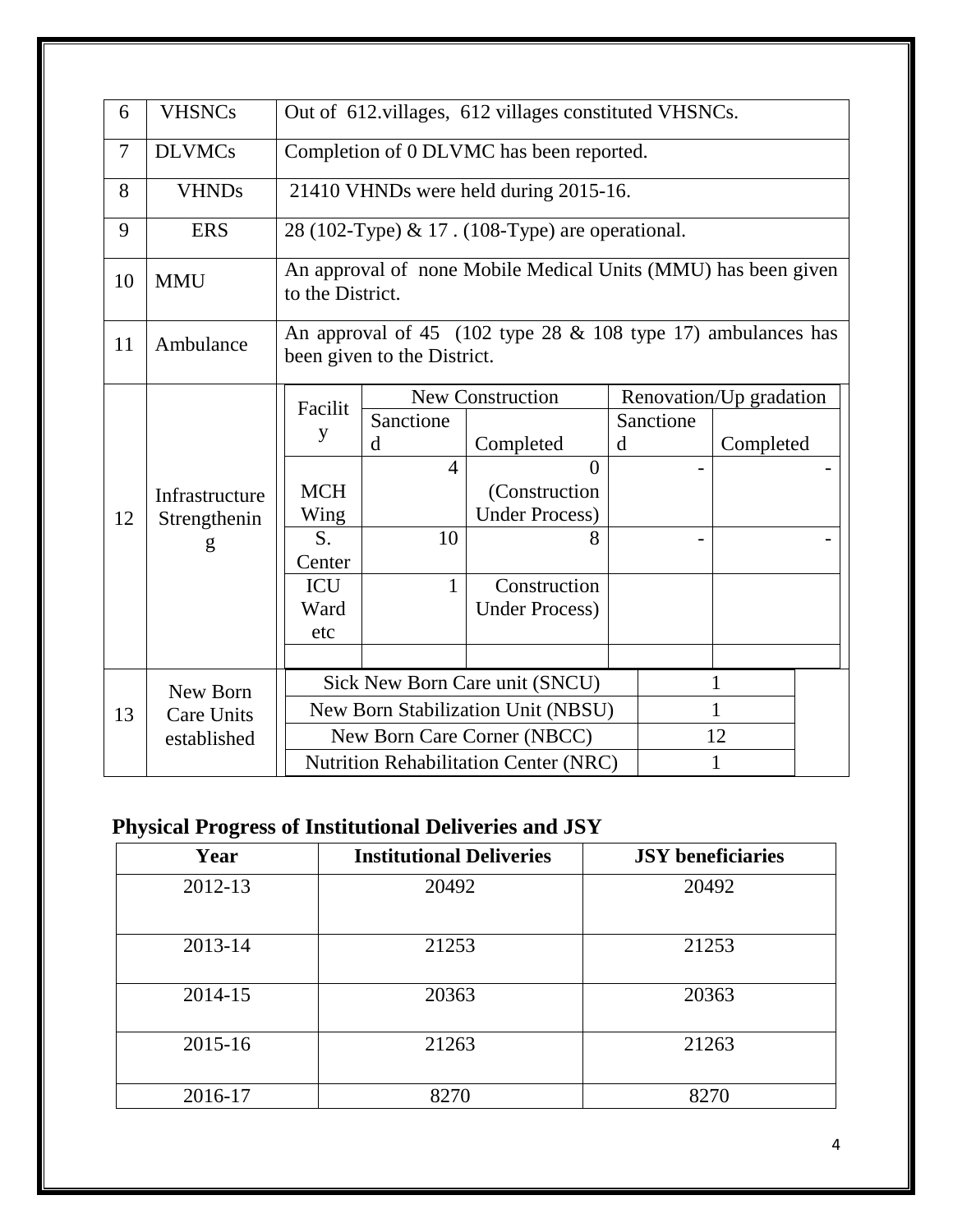## **1. Funds Released under NRHM** (in crores)

| Year         | <b>Allocation</b> | Release* | <b>Expenditure</b> |
|--------------|-------------------|----------|--------------------|
| 2012-13      | 25.66             | 25.66    | 12.38              |
| 2013-14      | 23.35             | 23.35    | 14.70              |
| 2014-15      | 27.03             | 27.03    | 18.44              |
| 2015-16      | 32.51             | 32.51    | 14.02              |
| <b>Total</b> |                   |          |                    |

\*Release figures for the F.Y. 2015-16 are updated on 31.03.2016 and provisional.

#### **NUHM**

### **A. Demographic Profile (As per Census 2011):**

|                | Total Population (In lakhs)                                                                  | 1795092                             |
|----------------|----------------------------------------------------------------------------------------------|-------------------------------------|
| $\overline{2}$ | Urban Population (In lakhs)                                                                  | 173438                              |
| 3              | Urban Population as percentage of total population                                           | 9.66                                |
| $\overline{4}$ | Urban slum population (in lakhs)                                                             | 13500                               |
| 5              | Slum population as percentage of urban population                                            | 7.78                                |
| 6              | Number of Metro cities                                                                       |                                     |
| 7              | Number of Million + cities $(> 10$ lakh population)                                          | 0                                   |
| 8              | Number of cities with 1 to 10 lakh population                                                | 0                                   |
| 9              | Number of towns with less than 1 lakh but more than 50<br>thousand population                | 0                                   |
| 10             | Number of State HQs/District HQs which have population<br>between 50 thousand to 30 thousand | $\mathbf{0}$                        |
| 11             | Total Eligible cities $(6+7+8+9+10)$                                                         | $\Omega$                            |
| 12             | Total cities covered under NUHM till 2015-16                                                 | 0 1 (Distrivt HQ<br>Akbarpur Block) |

#### **B. Coverage:**

## **Status of NUHM in the District .Kanpur Dehat**

|                |                               | (Position as on 31 <sup>st</sup> December, 2015) |                 |  |
|----------------|-------------------------------|--------------------------------------------------|-----------------|--|
| <b>Sl. No.</b> | <b>Activities</b>             | <b>Approved</b>                                  | <b>Progress</b> |  |
|                | <b>Planning &amp; Mapping</b> |                                                  |                 |  |
| 02.            | <b>Human Resource</b>         | <b>Sanctioned</b>                                | $In - position$ |  |
|                | <b>Medical Officers</b>       |                                                  |                 |  |
|                | <b>Staff Nurses</b>           |                                                  |                 |  |